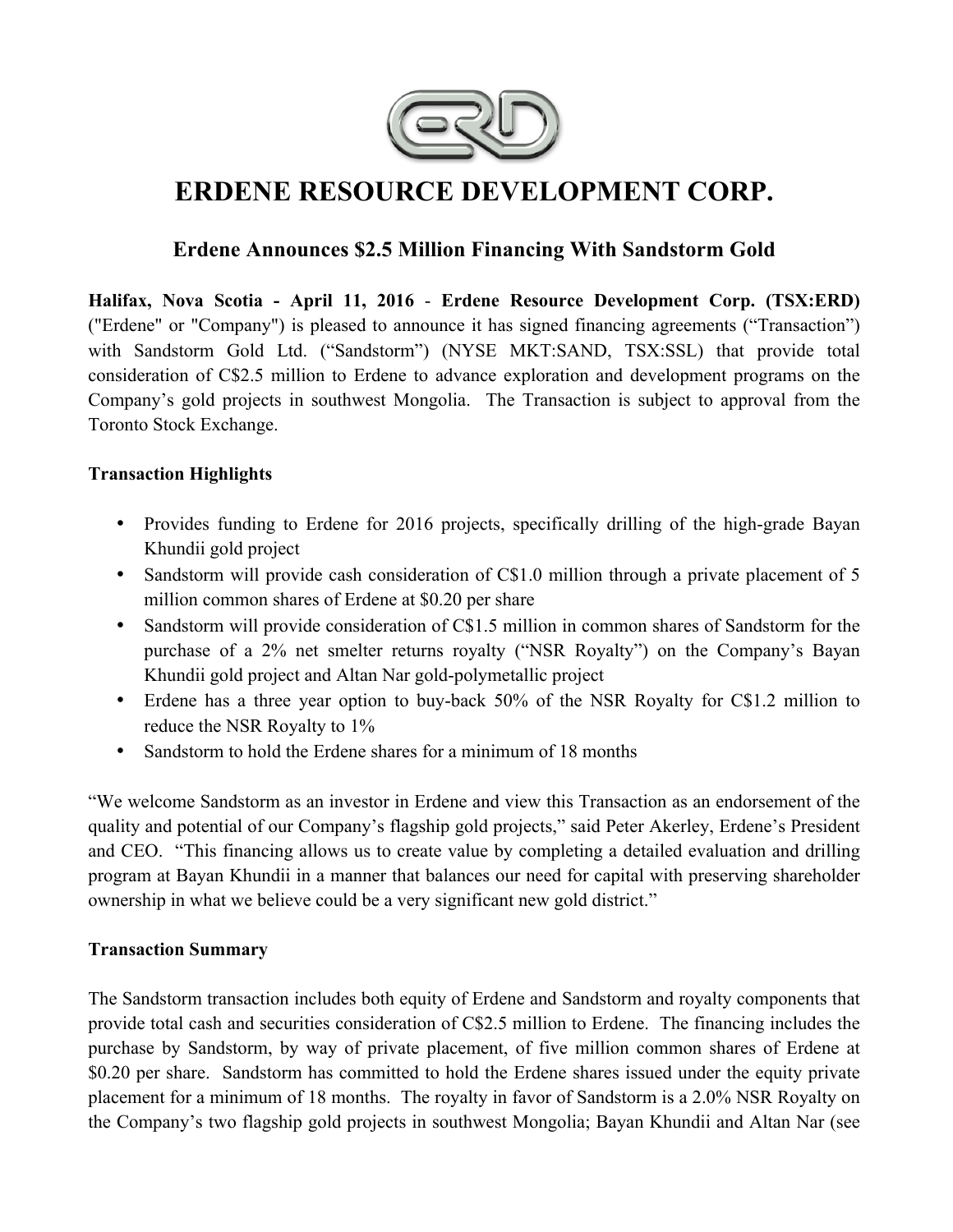project summaries below). The Transaction provides Erdene with a 3-year option to buy-back 50% of the NSR Royalty for C\$1.2 million, reducing the Sandstorm NSR Royalty to 1.0%. Erdene has granted to Sandstorm a right of first refusal on future stream and/or royalty financings related to the Bayan Khundii and/or Altan Nar projects. No fees or warrants are associated with the Transaction. The Transaction is subject to approval from the Toronto Stock Exchange.

## **Bayan Khundii Gold Project**

Discovered in Q2-2015 with initial drill results reported in Q4-2015, Bayan Khundii has rapidly become the highest priority project for the Company based on its very high grades (up to 12 metres of 16 g/t gold from 11 to 23 metres depth; click here for link), favorable metallurgy (99% gold recovery from high-grade composite using gravity and leach; click here for link), and size potential (shallow average drill depth of 46 metres). An exploration program is now being launched which includes a 3,500 metre drill program (commenced April 8, 2016; click here for link), extensive geophysical and geochemical testing, as well as multiple studies in advance of a mining licence application and economic evaluation. Results of these programs are expected to be available in late Q2 and Q3 2016. The program is designed to determine the continuity, grade and extent of the gold mineralization at Bayan Khundii and is anticipated to result in a maiden resource estimate.

## **Altan Nar Gold-Polymetallic Project**

Discovered in 2011, Altan Nar hosts a total of 18 mineralized (gold, silver, lead and zinc) target areas within a 5.6 by 1.5 km mineralized corridor. Two of the early discoveries, Discovery Zone ("DZ") and Union North ("UN"), are the most advanced targets, hosting wide zones of high-grade, nearsurface mineralization, and were the focus of an initial National Instrument 43-101 resource estimate released in Q1-2015 (click here for March 31, 2015 news release). The remaining 16 targets are either undrilled or scout-drilled and are considered by Erdene to have good potential for hosting additional resources. The 2016 exploration programs at Altan Nar may be influenced by results from Bayan Khundii in that certain synergies could exist in various areas of the project that assist in prioritizing what programs will be completed at Altan Nar. Studies related to a mining licence application at Altan Nar, similar to those being carried out at Bayan Khundii, are expected to commence in Q2-2016.

#### **Qualified Person**

Michael MacDonald, P.Geo. (Nova Scotia), Director of Exploration for Erdene, is the Qualified Person as that term is defined in National Instrument 43-101 and has reviewed and approved the technical information contained in this news release. All drill result samples have been assayed at SGS Laboratory in Ulaanbaatar, Mongolia. In addition to internal checks by SGS Laboratory, the Company incorporates a QA/QC sample protocol utilizing prepared standards and blanks. All metallurgical testing and analysis was carried out by Blue Coast Research Ltd. at their facility in Parksville, British Columbia.